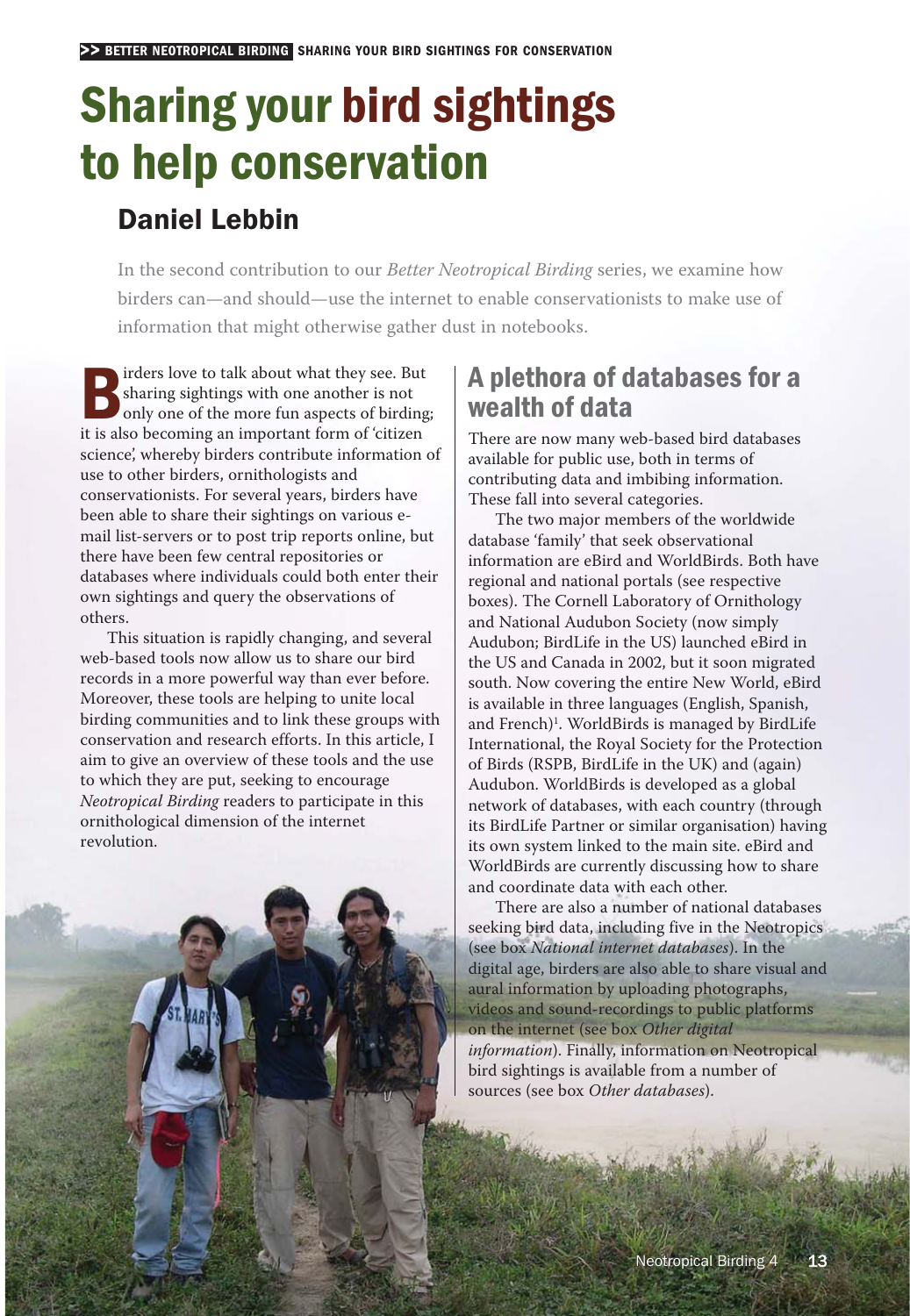## GLOBAL INTERNET DATABASES

#### eBird

eBird (http://ebird.org) is the grandfather of bird observation databases and contains a variety of portals to area- or issue-specific databases. Portals include:

Puerto Rico http://ebird.org/content/pr/;

Hispaniola http://ebird.org/content/hispaniola;

U.S. Virgin Islands: http://ebird.org/content/usvi/;

Society for the Conservation and Study of Caribbean Birds: www.scscb.org/eBirdpage.htm;

Mexico: http://ebird.org/content/averaves/;

Guatemala: http://ebird.org/content/guatemala/;

South America: http://ebird.org/content/ebird/news-/south-america-ebird-beta-testing;

Priority Migrant: http://ebird.org/content/primig/;

and Painted Bunting: http://ebird.org/content/ebird/ news/we-need-your-painted-buntingobservations?set\_language=es.

Additional eBird portals for Bolivia, Chile, Colombia, Costa Rica, Cuba, Ecuador, El Salvador and Panama exist or are under construction. In the coming years, eBird will have global coverage.

## **WorldBirds**

WorldBirds (www.worldbirds.org) provides a network of databases managed by individual BirdLife International Partners. WorldBirds, as its name suggests, covers the whole world, so Neotropical birders should follow the links to the Central America and Caribbean entry point (www.worldbirds.org/ mapportal/worldmap.php?m=4) or South America page (www.worldbirds.org/mapportal/ worldmap.php?m=5).

From here, users can access the individual databases for countries such as: Anguilla, Antigua and Barbuda, Argentina, Aruba, Bahamas, Barbados, Bermuda, Bonaire, Cayman Islands, Cuba, Curaçao, Dominica, Dominican Republic, Grenada, Guadeloupe, Haiti, Jamaica, Martinique, Montserrat, Panama, Paraguay, Puerto Rico, Saba, St. Kitts and Nevis, St. Lucia, St. Eustatius, St. Maarten, St. Martin and St. Barthelemy, St. Vincent and the Grenadines, Trinidad and Tobago, Turks and Caicos Islands, Virgin Islands (to UK), and Virgin Islands (to US). Ecuador, Uruguay and probably Bolivia are coming soon.

# Case study: eBird

The most sophisticated example of the new web based tools is eBird, upon which this article will focus. Other databases also benefit conservation and science, so the remainder of this article is intended as a case study rather than a recommendation to favour eBird over the alternatives. Indeed, readers are invited to test out the various databases for themselves.

# Improving knowledge

eBird documents the presence, absence and abundance of birds using checklists submitted by participants. Birders can enter their observations into eBird's main webpage or through a variety of 'portal' webpages focused on individual countries (e.g. Mexico) or particular bird groups (e.g. 'priority migrants'). Data can be entered online or be uploaded in an MS Excel spreadsheet. The user may now also extract their data in the latter format. Submitted data are vetted by automatic filters that flag unusual sightings or high numbers and send these records to regional experts for review, in order to ensure quality and guard against erroneous entries. eBird data are shared with the Avian Knowledge Network (AKN) and Global Biodiversity Information Facility so that the information is broadly accessible to researchers and conservationists. WorldBirds is also moving towards sharing its data with the AKN.

### User perks

eBird is designed for public participation, encouraging birders to submit their observations and to use the various facilities offered by its database. eBird users can store personal lists or query the database to produce interactive maps, graphs and other outputs. Birders can also use eBird to compare their first-arrival records or high counts of a particular species with those of the wider birding community. Some features are currently only available for North American birds but will soon be extended to those in the Neotropics.

# Contributing information

There are several ways (called 'protocols' in eBird speak) for a user to enter data into eBird. The simplest way is under the 'casual protocol', which requires merely a single species, date, and location. However, entering more information improves the quality of subsequent scientific analysis. Accordingly, if possible, enter all the bird species seen rather than a selection. If you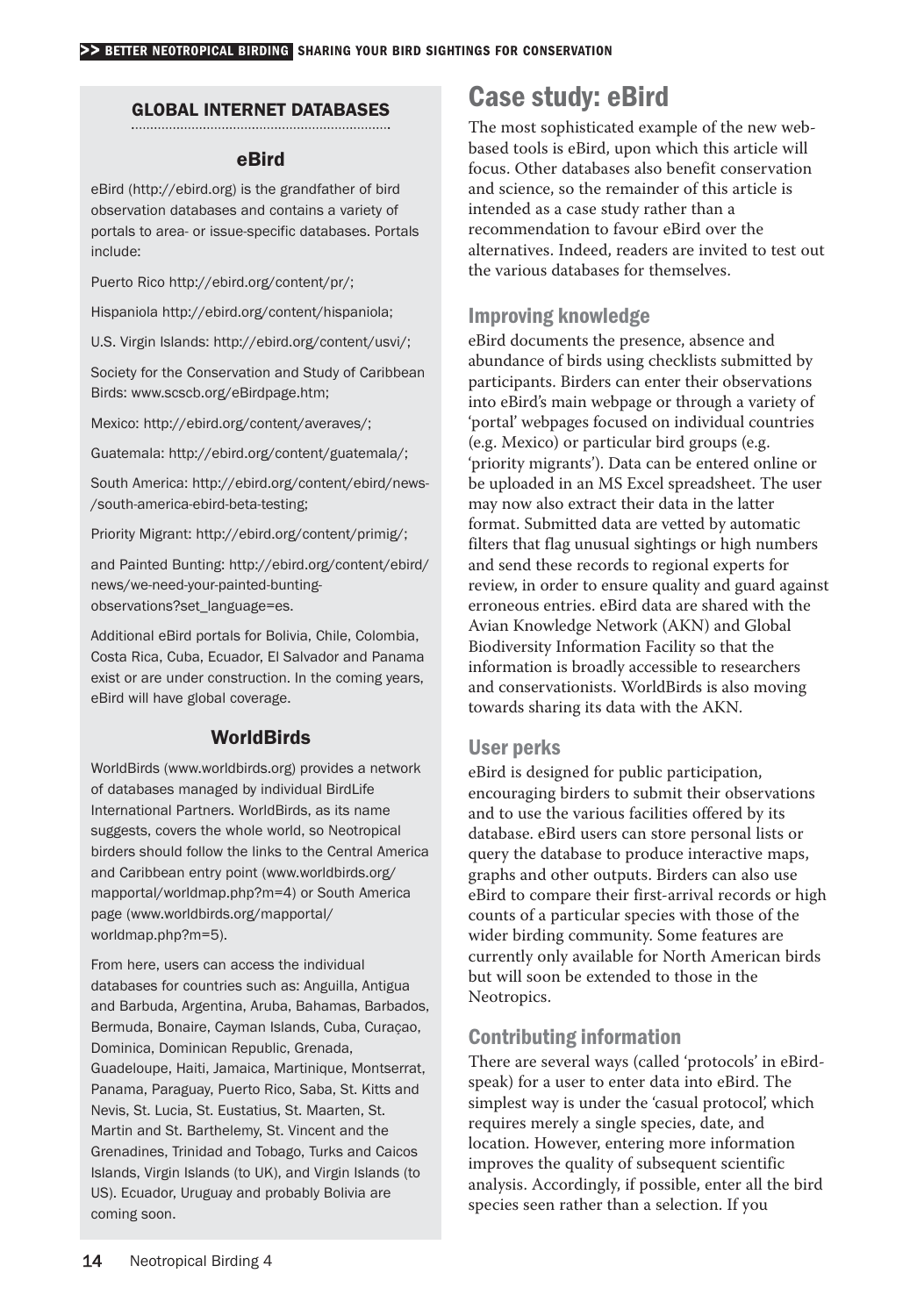counted the number of individuals of some or all species, enter this as well. A few more keystrokes can render your checklist even more valuable: enter a few measures of how much effort you spent watching birds. These include the start time and duration of your birding, and whether you were counting birds from a single spot ('stationary protocol'), within a specified area ('area protocol'), or while on the move ('traveling protocol'). The area and travel protocols require the participant to enter the area or distance searched, but internet based tools can help the participant provide these figures. (For distance, see www.runningmap.com and www. gmap- pedometer.com; for area, visit www.acme.com/planimeter.)

Why do scientists need your sightings? Comprehensive checklists with counts for all species, accompanied by effort information, are valuable to ornithologists and conservationists because the combined data provide bird surveys that are comparable across time and between sites. At present there is no population monitoring for the large majority of Neotropical resident species and for many North American breeders within their non-breeding Neotropical ranges. eBird, WorldBirds and other databases accumulate thousands upon thousands of observations from birders like you and me, and have the potential to allow scientists to better understand the distribution, population trends and abundance of poorly known birds, as well as to track changes in ranges— all essential information for effective bird conservation.

# Strengthening birding communities

The database systems offer other benefits. A suitable illustration comes from outside the Neotropics. Kuşbank, the WorldBirds installation in Turkey, has provided a focal point around which a new birding community developed. Individual birdwatchers discovered that others shared their hobby, and that Kuşbank provided a way for them to communicate their sightings. Over time, small local groups formed that arranged trips to areas devoid of ornithological information in order to fill in gaps in knowledge, and participated in structured surveys. The sense of 'belonging' thereby created is important in itself, but has also produced a pool of potential new professional ornithologists. Interestingly, half of the Kuşbank participants are women and many are young adults—in a hobby that has traditionally been favoured by older men. Similar benefits are likely in the Neotropics.

#### NATIONAL INTERNET DATABASES

Upload your sightings in Venezuela to www.avesvenezuela.net. In Peru, www. birding peru.com is an interesting forum on which to share sightings, lists and photographs. Its 'expedition birding' discussion seeks to rank the importance of bird observations by the rarity of knowledge for the species concerned. In Colombia, www.proaves.org has a portal for entering observations of banded (ringed) birds. In Belize, contribute data on birds and other wildlife to BERDS (www.biodiversity.bz/) and do the same for birds in Suriname at http://webserv.nhl.nl/~ribot/php4/verspreiding.htm.

### OTHER DIGITAL INFORMATION

You can upload sound-recordings to xeno-canto (www.xeno-canto.org), which shares its distributional records with NatureServe (www.natureserve.org) and is working on sharing them with eBird. For more information on xeno-canto see the article in *Neotropical Birding* 3: 17–23. Photographs can be uploaded to the Neotropical Bird Club's Neotropical Bird Images database (www.neotropicalbirdimages.org), to galleries on Surfbirds (www.surfbirds.com) or to the flickr group on Neotropical birds (www.flickr.com/groups/ neobirds). In addition to photographs, videos can be uploaded to the Internet Bird Collection, run by the team that produces *Handbook of the birds of the world* (http://ibc.hbw.com/ibc); well over half the world's birds are already represented. One can also search the Macaulay Library archives of sound and video files (http://animalbehaviorarchive.org/ loginPublic.do) though this portal does not accept contributions online.

#### OTHER DATABASES

Observado.org (http://observatio.eu/index.php) is a Netherlands-based site soliciting observations of birds and other organisms from anywhere in the world. Bird observation data are accessible on several websites, even if the average birder does not contribute to these databases. Counts of migrating raptors from Veracruz, Mexico, are available at www.hawkwatch.org. The Global Avian Influenza Network for Surveillance website (www.gains.org) enables visitors to search its databases of bird observations in the Neotropics and elsewhere. Sightings are also often posted on e-mail list-servers related to Neotropical birds. Non-subscribers can view posts from forums such as Mexico Birding, NEOORN, Neotropical Birding (a forum not related to this magazine) and BirdingPeru at Birdingonthe.net (www.birdingonthe.net/birdmail.html).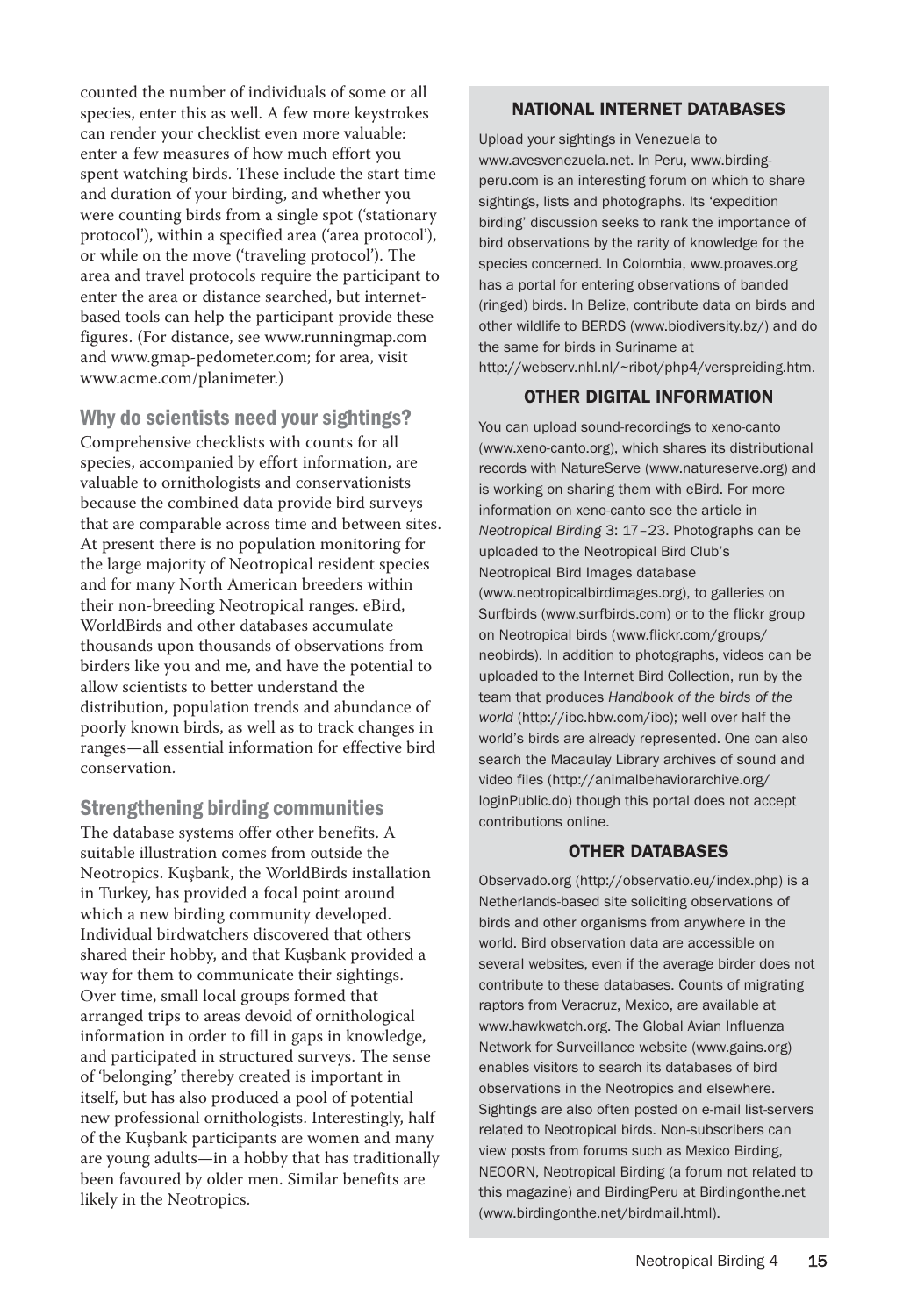







On the Pacific coast of Costa Rica, researchers are collating records for eBird of globally threatened birds such as (clockwise from top left) Mangrove Hummingbird *Amazilia boucardi* (Daniel Lebbin), Turquoise Cotinga *Cotinga ridwayi* (Pete Morris/Birdquest) and Black cheeked Ant Tanager *Habia atrimaxillaris* (Daniel Lebbin)





When visiting stunning places in the Neotropics such as Bosque del Río Tigre Lodge in Costa Rica (left), take only photographs and leave only footprints—plus a record of your observations in an online database, as Liz Jones and Abraham Gallo are doing (right, inset) with eBird (both Daniel Lebbin)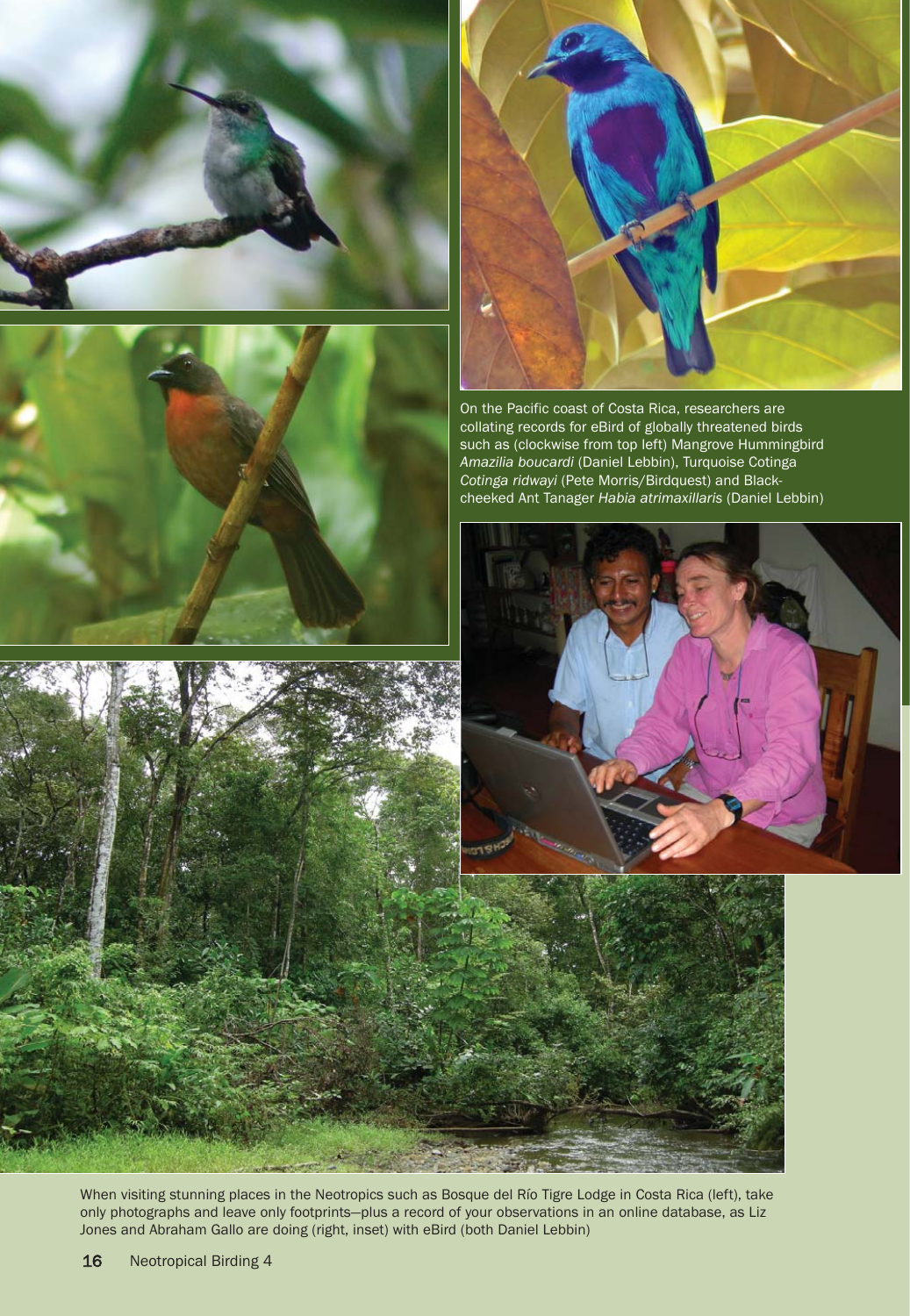





Many Neartic migrants spend more time in the Neotropics than on their North American breeding grounds, but much less is known about their non breeding distributions. Your observations can help researchers better understand where and when species such as (clockwise from left) Olive-sided Flycatcher *Contopus cooperi* (Daniel Lebbin), Cerulean Warbler *Dendroica cerulea* (Joseph Tobias/www.neomorphus.com) and Canada Warbler *Wilsonia canadensis* (Kit Day/ www.kitday-uk.com) occur in the Neotropics

eBird projects are under development to help conserve the West Indian Whistling Duck *Dendrocygna arborea* (Malcolm Saunders; www.whistlingduck.org) across its Caribbean range